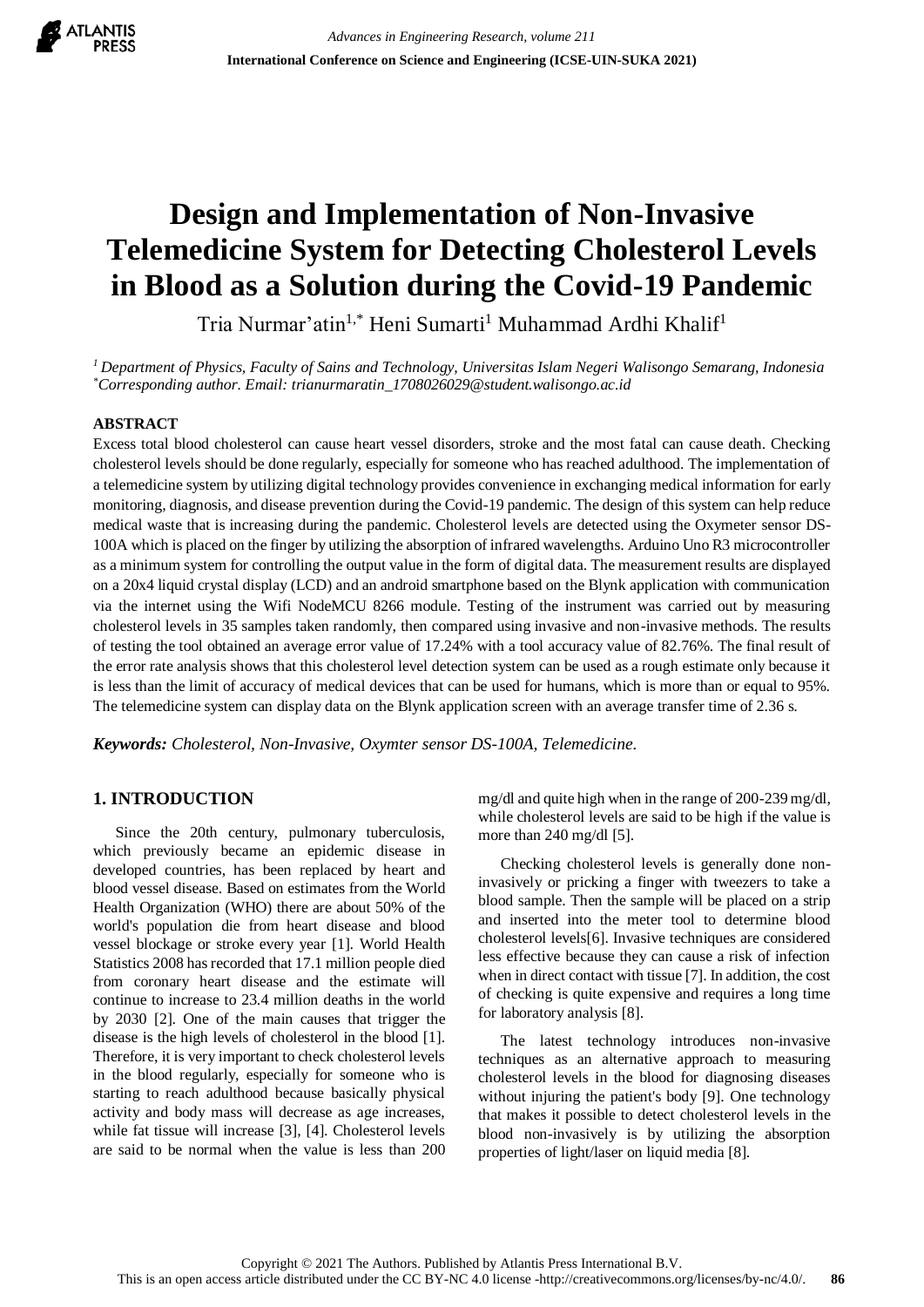Sourced from previous research, namely an examination to measure cholesterol levels in the blood non-invasively or without injuring the patient's body by utilizing the Nellcor sensor produces an accuracy of 82.28% with a detection time of 30 seconds [8]. Measurements of cholesterol levels by utilizing the absorption properties of light or lasers have been widely carried out, one of which is a tool designed to measure cholesterol levels using an oximeter sensor and an accuracy of up to 97% is obtained, but based on the overall test results, the sensor voltage output with the real measured cholesterol value is still not constant [1]. Another study uses a sensor strip (autocheck) to measure cholesterol levels invasively with an accuracy rate of 94.65%, the data can be displayed on the LCD (Liquid Crystal Display) and web server [10].

The principle of the pulse oximeter is based on optical plethysmography and blood oximetry, to calculate oxygen saturation through the amount of light transmitted or reflected in the blood vessels, then synchronized using the heart rate [11]. The name pulse oximetry is taken from the waveform formed by light which is modulated by arterial pulses [12]. The oxymeter sensor uses light to measure oxygen saturation, that is, the detection and quantification of the component (hemoglobin) in solution [13]. This process occurs by connecting a transducer containing a light emitter and photodetector to a highly perfused area such as a finger, toe, or earlobe. The light is transmitted, then detected by a photodetector and converted into a voltage signal called a photoplethysmogram (PPG) [14]. The optical sensor consists of two light sources as well as a detector. Red(660nm) and infrared(IR) (880-940nm) are the wavelengths commonly used to calculate  $SpO<sub>2</sub>$  [15]. A new algorithm was developed to calculate cholesterol levels, derived from the generated PPG signal. The light reflected from the sensor is passed through the signal processing module to be processed and processed by the microcontroller, then converted into digital data by the Analog Digital Converter (ADC) [16], in this case it is Arduino Uno [17].

Based on the background of the problem that has been described, we are trying to create and realize a noninvasive blood cholesterol level measurement device without sterilizing fingers and injuring one of the body's limbs using the Oxymeter Sensor DS-100A based on the Blynk application. The prototype tool can read cholesterol data in real time and has a faster time in detecting cholesterol levels compared to using an invasive measuring instrument which usually takes 25 seconds. Therefore, this research is expected to facilitate the measurement and monitoring of cholesterol levels in the blood in real-time and more efficiently.

#### **2. METHODS**

This research includes development research or commonly known as Research and Development (R&D) which produces a product, then tests the product [18]. The population and samples in this study consisted of 10 random samples for calibration and 35 samples for instrument testing which were taken randomly in the age range of 20-60 years, both male and female with normal cholesterol levels and high cholesterol levels. Figure 1 shows the research flow starting from the design of tools, both hardware and software. The hardware design consists of making non-invasive measuring instruments, while the software design consists of programming a series of sensors and microcontrollers as well as the NodeMCU 8266 wifi module.



**Figure 1** Research process flowchart.

The first stage is the design of the tool with the device design scheme shown in Figure 2. The telemedicine research process of cholesterol levels in the blood using a finger object as a detection of cholesterol disease using the DS-100A oximeter sensor is carried out by detecting the finger object contained in the sensor by utilizing absorption from the red LED and infrared. The power bank will provide voltage after the tool is turned on to all transmitter circuits. Then the data will be processed by the Arduino Uno microcontroller which will then send the data online using the blynk cloud as a data logger. Data from checking blood cholesterol levels is sent by the NodeMCU 8266 wifi module into Blynk Apps and can be accessed directly via Android and displayed on a 20x4 LCD.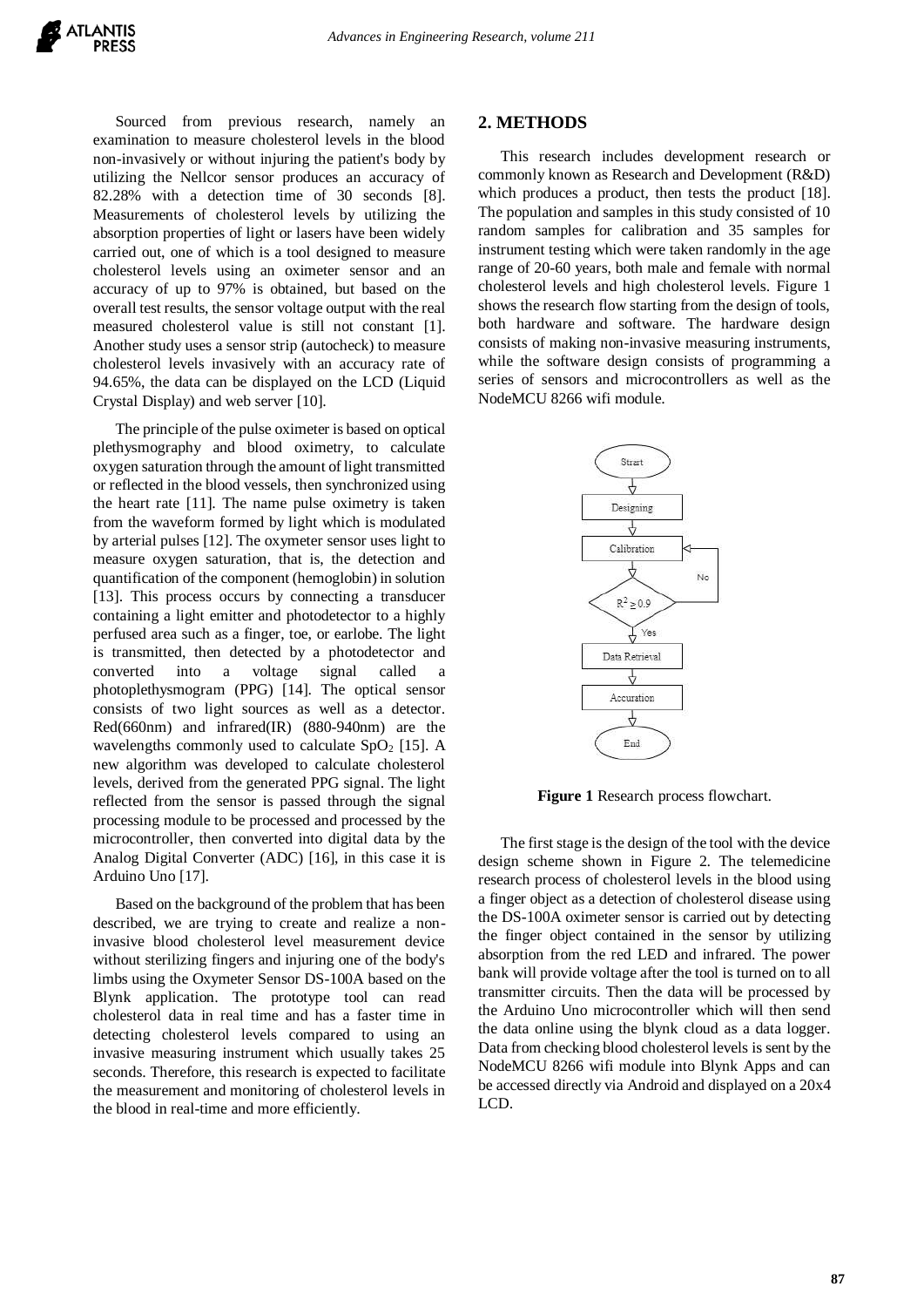

**Figure 2** Tool design scheme.

The next stage is the calibration of the tool which is carried out to obtain a straight line equation ( $y = a +$ bx) and the value of the coefficient of determination  $(R^2)$ , where y is the value of cholesterol levels measured using a standard measuring instrument Autocheck 3in1, x is the ADC value of non-invasive measuring instruments, a and b are constants of the straight-line equation. The value of this linear tradeline is obtained from a simple linear regression between the ADC value and cholesterol levels. A straight-line equation was used to convert the ADC value into cholesterol levels and the coefficient of determination was used to determine the level of linear relationship between ADC values and blood cholesterol levels. If the value of the coefficient of determination is more than 0.9, then the linear relationship between noninvasive measuring tools and standard measuring instruments is very accurate, so it can be continued to the stage of testing tools or data collection.

The next stage is testing the tool to determine the level of accuracy of the designed tool by comparing the measurement results from non-invasive measuring instruments and standard measuring instruments as comparison, namely Autocheck 3in1 (mg/dl). In testing this tool, 35 randomly selected samples were used. The diagnostic results of samples with normal cholesterol levels to high cholesterol levels were taken from several community volunteers in Bojonegoro, East Java. The accuracy of the instrument is obtained by using the percentage of error of the non-invasive measuring instrument from equation (1)

$$
\% Error = \frac{Cholesterol data - Measurement data}{Cholesterol data} \times 100\% \tag{1}
$$

By using equation (1), the percentage value of the non-invasive measuring instrument will be obtained and then the value will be averaged. Furthermore, the accuracy of the tool can be calculated using equation (2).

$$
Accuration = 100\% - Average of (\% Error)
$$
 (2)

The telemedicine system for detecting cholesterol levels in the blood in this study utilizes serial communication between Arduino Uno and the NodeMCU 8266 wifi

module as data processing and reading sensor data that will be sent by the wifi module to the server, then the results will be displayed on a 20x4 LCD and android screen via blynk apps. System testing is carried out by measuring 10 times to determine the speed of data transmission that can be carried out by the wifi module and the response of the blynk application in receiving data.

## **3. RESULT AND DISCUSSION**

The results of making non-invasive tools are shown in Figure 3(a). The LCD displays ADC data (mV) in the form of R1 data or comes from the Red LED on the sensor and cholesterol levels in the blood (mg/dl). The prototype box measuring cholesterol levels is made using acrylic material measuring 16x11x6 cm, there is a hole for a 20x4 MCD, Arduino Uno port, NodeMCU 8266 wifi module, switch button, and reset button. Furthermore, the data collection process is shown in Figure 3(b). The data collection procedure was carried out by first measuring the cholesterol level of the sample invasively using Autocheck 3in1, then followed by measuring the sample using a non-invasive tool. Measurements were carried out once on an invasive measuring instrument, while on a non-invasive measuring instrument repeated measurements were carried out 5 times on each sample to test the stability of a non-invasive instrument. Based on data analysis conducted on 35 repeated sample measurements, the stability of the non-invasive device reached 96.09%. In each measurement, the stability of the instrument is achieved after an interval of  $\pm$  6 seconds, so that when data collection, the index finger is held for a moment on the DS-100A finger oximeter sensor at that time.





(b) **Figure 3** (a) Non-invasive cholesterol level measuring device (b) Data collection process.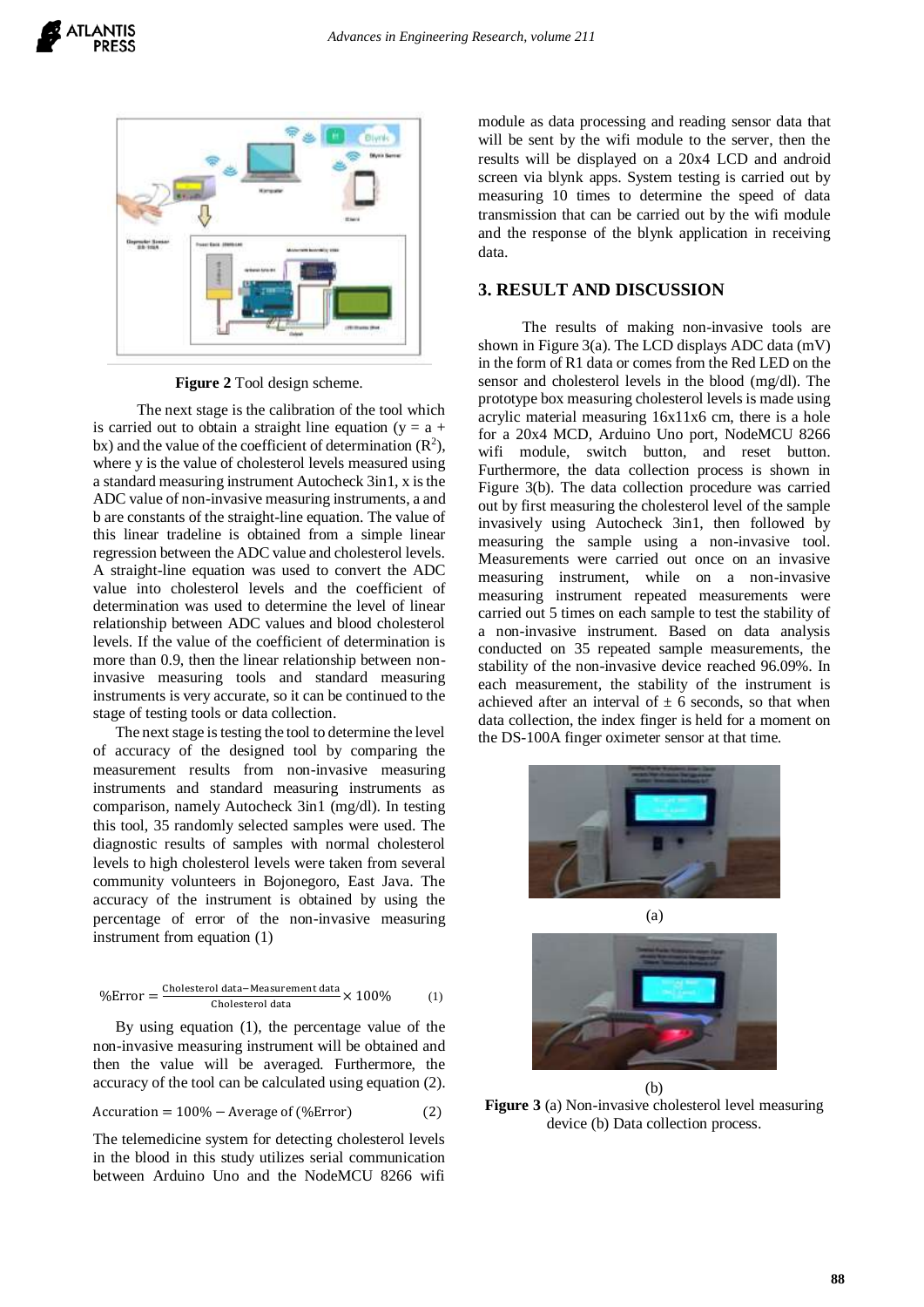#### *3.1. Calibration*

Measurements using the Oxymeter Sensor produce ADC (mV) values obtained from the index finger of each sample. This value is obtained from the network absorption properties of the red LED. The more concentrated the blood, the more infrared light will be absorbed so that only a little is caught by the photodiode. Vice versa, if the blood is getting thinner, more red light will pass through the tissue and be caught by the photodiode [19]. The results of the initial measurements for instrument calibration on 10 random sample volunteers are presented in the graph in Figure 4. This graph shows the relationship between the ADC value (mV) from the results of non-invasive measuring instruments and cholesterol levels of samples from invasive measuring instruments Autocheck 3 in 1.

| No.                                                     | <b>Invasive</b><br><b>Cholesterol</b><br>(mg/dl) | Non-invasive<br><b>Cholesterol</b><br>(mg/dl) | Error $(\% )$  |
|---------------------------------------------------------|--------------------------------------------------|-----------------------------------------------|----------------|
| 1.                                                      | 241                                              | 196.01                                        | 18.67          |
| 2.                                                      | 225                                              | 261.09                                        | 16.04          |
| 3.                                                      | 198                                              | 194.55                                        | 1.74           |
| 4.                                                      | 183                                              | 204.05                                        | 11.50          |
| 5.                                                      | 167                                              | 128.13                                        | 23.27          |
| 6.                                                      | 234                                              | 154.57                                        | 33.94          |
| 7.                                                      | 309                                              | 199.61                                        | 35.40          |
| 8.                                                      | 143                                              | 150.38                                        | 5.16           |
| 9.                                                      | 227                                              | 187.93                                        | 17.21          |
| 10.                                                     | 207                                              | 181.80                                        | 12.17          |
| 11.                                                     | 210                                              | 180.26                                        | 14.16          |
| 12.                                                     | 173                                              | 161.39                                        | 6.71           |
| 13.                                                     | 241                                              | 163.60                                        | 32.12          |
| 14.                                                     | 184                                              | 181.53                                        | 1.34           |
| 15.                                                     | 163                                              | 171.48                                        | 5.21           |
| 16.                                                     | 113                                              | 148.42                                        | 31.35          |
| 17.                                                     | 302                                              | 187.65                                        | 37.86          |
| 18.                                                     | 215                                              | 215.55                                        | 0.26           |
| 19.                                                     | 187                                              | 231.77                                        | 23.94          |
| 20.                                                     | 147                                              | 165.71                                        | 12.73          |
| 21.                                                     | 255                                              | 175.01                                        | 31.37          |
| 22.                                                     | 184                                              | 220.54                                        | 19.86          |
| 23.                                                     | 154                                              | 176.54                                        | 14.64          |
| 24.                                                     | 155                                              | 176.84                                        | 14.09          |
| 25.                                                     | 237                                              | 194.47                                        | 17.94          |
| 26.                                                     | 194                                              | 165.93                                        | 14.47          |
| 27.                                                     | 138                                              | 192.24                                        | 39.31          |
| 28.                                                     | 139                                              | 193.78                                        | 39.41          |
| 29.                                                     | 222                                              | 226.99                                        | 2.25           |
| 30.                                                     | 258                                              | 264.06                                        | 2.35           |
| 31.                                                     | 234                                              | 258.24                                        | 10.36          |
| 32.                                                     | 192                                              | 157.08                                        | 18.19          |
| 33.                                                     | 250                                              | 237.16                                        | 5.14           |
| 34.                                                     | 211                                              | 214.04                                        | 1.44           |
| 35.                                                     | 147                                              | 193.88                                        | 31.89<br>17.24 |
| <b>Average Error Persentage (%)</b><br>Accuracy $(\% )$ |                                                  |                                               | 82.76          |



**Figure 4** Simple linear regression graph of ADC measurement results and cholesterol levels for instrument calibration

The graph is plotted using simple linear regression so that the equation of the line is  $y = 0.124x + 90.736$  and the coefficient of determination  $R^2 = 0.958$ . The value of the coefficient of determination in simple linear regression ranges from  $0 \le R^2 \le 1$ . Based on the value of the coefficient of determination obtained, the linear relationship between the ADC value of non-invasive devices and cholesterol levels of samples with standard invasive devices is very strong  $(0 \le R^2 \le 8)$  [20]. Therefore, this tool can be tested at a later stage to get the accuracy value of the tool when compared to standard tools.

#### *3.2. Tool-testing*

Equipment testing was carried out by comparing noninvasive devices and standard invasive devices on 35 sample volunteers who were healthy and had. On the index finger of the left hand, AC and DC voltages are measured for each wavelength, where the red signal is denoted by  $R_{640}$  or R1 and the infrared signal is denoted by R<sup>960</sup> or R2. Measurement of cholesterol levels in this study only used R1 data because the wavelength value of the red LED corresponds to the maximum absorption wavelength of cholesterol, which is 600-650 nm [21]. The absorbance level of R1 is directly proportional to the value of cholesterol levels, meaning that the higher the absorbance of R1 the value of the measured cholesterol level in the blood will be greater, on the contrary if the absorbance of R1 is low, the value of the measured cholesterol level will be low as well. This absorbance mechanism proves that the transmission intensity is directly proportional to the total concentration of the substance according to the Beer-Lambert law which is shown by equation (3).

$$
I(\lambda) = I_0(\lambda) \exp(-kcd)
$$
 (3)

where c is the solute concentration and d is the thickness of the medium [22].

The performance of non-invasive cholesterol measuring instruments is evaluated by comparing the results of measurements from non-invasive measuring instruments and standard invasive measuring instruments in order to get the percentage of error. In order to achieve maximum cholesterol level measurement results, the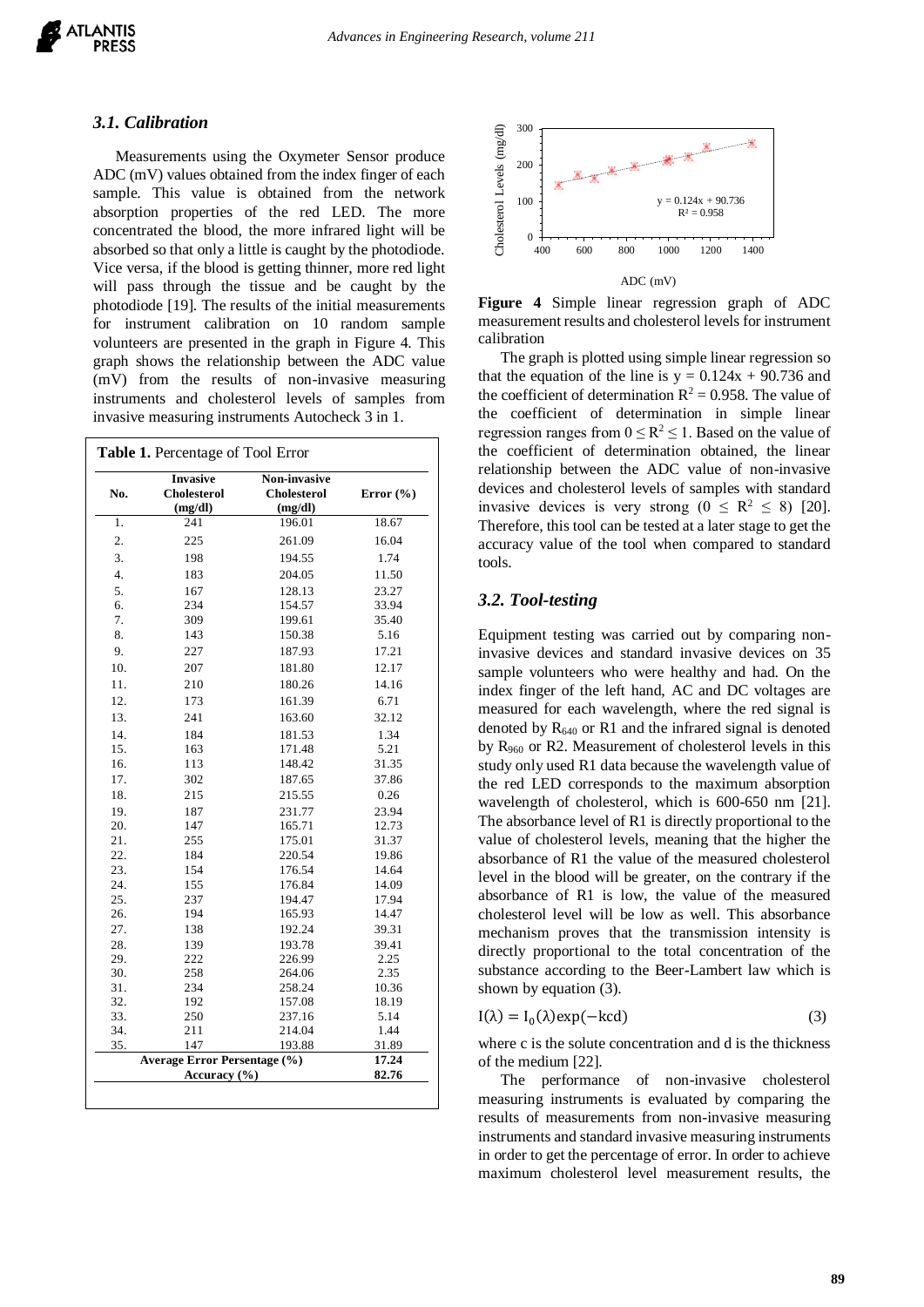subject should not perform strenuous physical activity for at least 15 minutes before the measurement begins [23]. During the measurement process, the subject is ensured to be at rest. Table 1 shows the measurement results to determine the percentage of non-invasive tool errors.

The performance accuracy of the designed device is 82.76%. Non-invasive measuring instruments with an accuracy value of less than 95% cannot be said to be accurate [24], In addition, the accuracy of this tool does not meet the standards of medical instruments that can be used for humans with a value of  $\geq 95\%$  [25]. The final result of the error rate analysis shows that the predicted cholesterol level has not shown significant accuracy to diagnose medical actions on patients, but can be realized as a non-invasive determinant of the rough estimation of high and low cholesterol levels. The factors that cause the instrument's accuracy level does not meet the standard, namely the nature of the pulsatile signal that affects unstable arteries at any time which has implications for the Arduino Uno board signal reading to be unstable. The unstable pulsatile nature is also influenced by the uncontrolled sample state during the measurement process [22]. In addition, correction is an important factor to get better measurement results [26]. The accuracy of the tool can be increased by providing a correction to the algorithm and or adding a stabilizer for the input voltage of the oximeter sensor power supply [1].



**Figure 5** Blynk Application User Interface (UI) Display

The Telemedicine system response test was carried out in 10 trials following the time NodeMCU 8266 received and forwarded commands. The wifi network or access point used in the NodeMCU 8266 wifi module is a private wifi network from the Indosat provider with a PING (Packet Internet Gropher) value of 44 ms. The results of testing the responsiveness of blynk apps to sending data by the wifi module from receiving data to reading values require varying time with the highest time being 2.97 seconds and the lowest time being 1.38 seconds with an average time required of 2.36 seconds. The delay that occurs is caused by an internet connection with a long PING too. The display of the blynk application is shown in Figure 5.

# **4. CONCLUSION**

The development of a telemedicine system for the non-invasive detection of cholesterol levels has been successfully carried out by utilizing the DS-100A Oxymeter sensor based on the blynk application. Tool testing was carried out on 35 samples by comparing noninvasive measuring instruments and standard invasive measuring instruments (Autocheck 3in1). The results showed that the accuracy of the non-invasive blood cholesterol measuring device was 82.76%. These results show great potential in determining the estimated value of cholesterol levels in the blood. Accuracy can be improved by providing corrections to the algorithm and or adding an input voltage stabilizer circuit to the prototype tool. The telemedicine system can display data that appears on the LCD screen to the Blynk application with an average data transfer time of 2.36 s

#### **ACKNOWLEDGMENTS**

This research was supported by financial assistance from DIPA BOPTN LP2M 2021, Universitas Islam Negeri Walisongo Semarang, and Dr. Hamdan Hadi Kusuma, M.Sc. as a reviewer. We would like to thank all those who have helped to make this research a success.

## **REFERENCES**

- [1] I. Marhaendrajaya, E. Hidayanto, and Z. Arifin, "Desain dan Realisasi Alat Pengukur Kandungan Kolesterol dalam Darah Non- Invasive," Youngster Phys. J., vol. 6, no. 3, pp. 290–295, 2017.
- [2] N. Oktariadi, "Sistem Telemedika Berbasis ICT untuk Pengukuran Kadar Kolesterol dalam Darah dengan Metode Non-Invasive," Univ. Mercu Buana, pp. 1–9, 2017.
- [3] M. A. Malik, M. M. Yanti, and H. M. K. Stefana, " Gambaran Kadar Kolesterol Total Darah pada Mahasiswa Fakultas Kedokteran Universitas Sam Ratulangi dengan Indeks Massa Tubuh ≥ 23 Kg/m2," J. e-Biomedik, vol. 1, no. 2, pp. 1008– 1013, 2018, doi: 10.35790/ebm.6.2.2018.22174.
- [4] E. Puspitasari, "Analisis Beberapa Faktor Risiko Hiperkolesterolemia pada Calon Jemaah Haji Berdasarkan SISKOHATKES Tahap 2 Tahap di Kabupaten Magetan," Skripsi Stikes Bhakti Husada Mulia Madiun, p. 121, 2018.
- [5] R. R. Fitri, "Hubungan Asupan Lemak, Kadar Kolesterol dan Status Gizi dengan Kadar Kolesterol Pasien Hiperkolesterolemia Rawat Jalan di RSUD Dr. Moewardi Surakarta," Institut Teknologi Sains